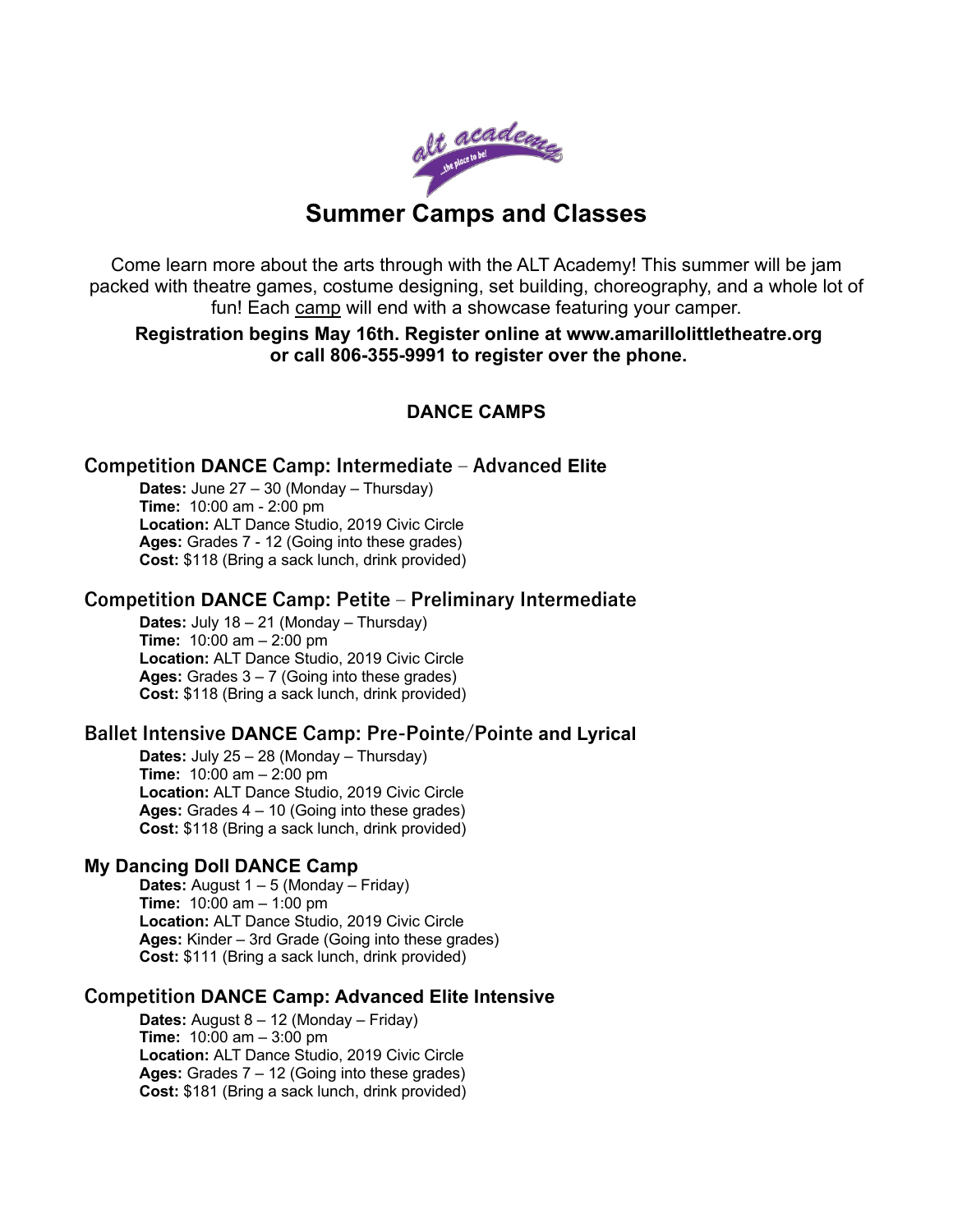# **THEATRE CAMPS**

#### "**Stories to Stage" THEATRE Camp 1**

**Dates:** June 6 – 10 (Monday – Friday)

**Time:** 9:00 am – 2:00 pm

**Location:** ALT Adventure Space, 2751 Civic Circle

Ages: Kindergarten – 4<sup>th</sup> Grade (Going into these grades)

**Cost:** \$181 (Bring a sack lunch, drink provided)

Campers will bring characters and stories to life as they experience "Stories to Stage" camp. Each camper will learn the basics of theatre skills, theatre games, theatre crafts, and what it takes to develop a character and tell a story on stage. Campers will even put on a show on the last day of camp based on a classic story we all know and love. Come have a fun, theatrical week bringing "Stories to Stage."

## "**Stories to Stage" THEATRE Camp 2**

**Dates:** June 13 – 17 (Monday – Friday) **Time:** 9:00 am – 2:00 pm **Location:** ALT Adventure Space, 2751 Civic Circle Ages: Kindergarten – 4<sup>th</sup> Grade (Going into these grades) **Cost:** \$181 (Bring a sack lunch, drink provided) Campers will bring characters and stories to life as they experience "Stories to Stage" camp. Each

camper will learn the basics of theatre skills, theatre games, theatre crafts, and what it takes to develop a character and tell a story on stage. Campers will even put on a show on the last day of camp based on a classic story we all know and love. Come have a fun, theatrical week bringing "Stories to Stage."

# "**Camp Broadway" MUSICAL THEATRE Camp**

**Dates:** June 21 – 30 (1<sup>st</sup> week Tuesday – Friday. 2<sup>nd</sup> week Monday – Thursday) **Time:** 9:00 am – 3:00 pm **Location:** ALT Adventure Space, 2751 Civic Circle Ages:  $5<sup>th</sup> - 7<sup>th</sup>$  Grade (Going into these grades) **Cost:** \$342 (Bring a sack lunch, drink provided) "Camp Broadway!" Musical Theatre Camp will engage students in all aspects of musical theatre. Campers will learn dance combinations, vocal selections, audition techniques, constructing sets, costume design, technical aspects of theatre, promoting a show, as well as an overview of Broadway and musical theatre over the years. This camp will end with a "One Night Only" Broadway style show full of great musical numbers and scenes.

## **Theatre Parent COSTUME Camp**

**Dates:** June 28 – 30 (1<sup>st</sup> week Tuesday – Friday. 2<sup>nd</sup> week Monday – Thursday) **Time:** 10:00 am – 12:00 pm **Location:** ALT Adventure Space, 2751 Civic Circle **Ages:** 18 years old and up **Cost:** \$48

Wish you could help with an Academy show, but can't check the "sew costumes" box? Or maybe you just wish you didn't have to take your pants to the tailor for a hem. This short, 3-day camp will teach you all you need to know about the basics of costuming including hemming, how to sew on a button, switching out a zipper and the ins and outs of ALT's costume storage. This camp takes place during part of "Camp Broadway", so you can easily drop off your performer, grab a coffee, then head back to ALT for your own class.